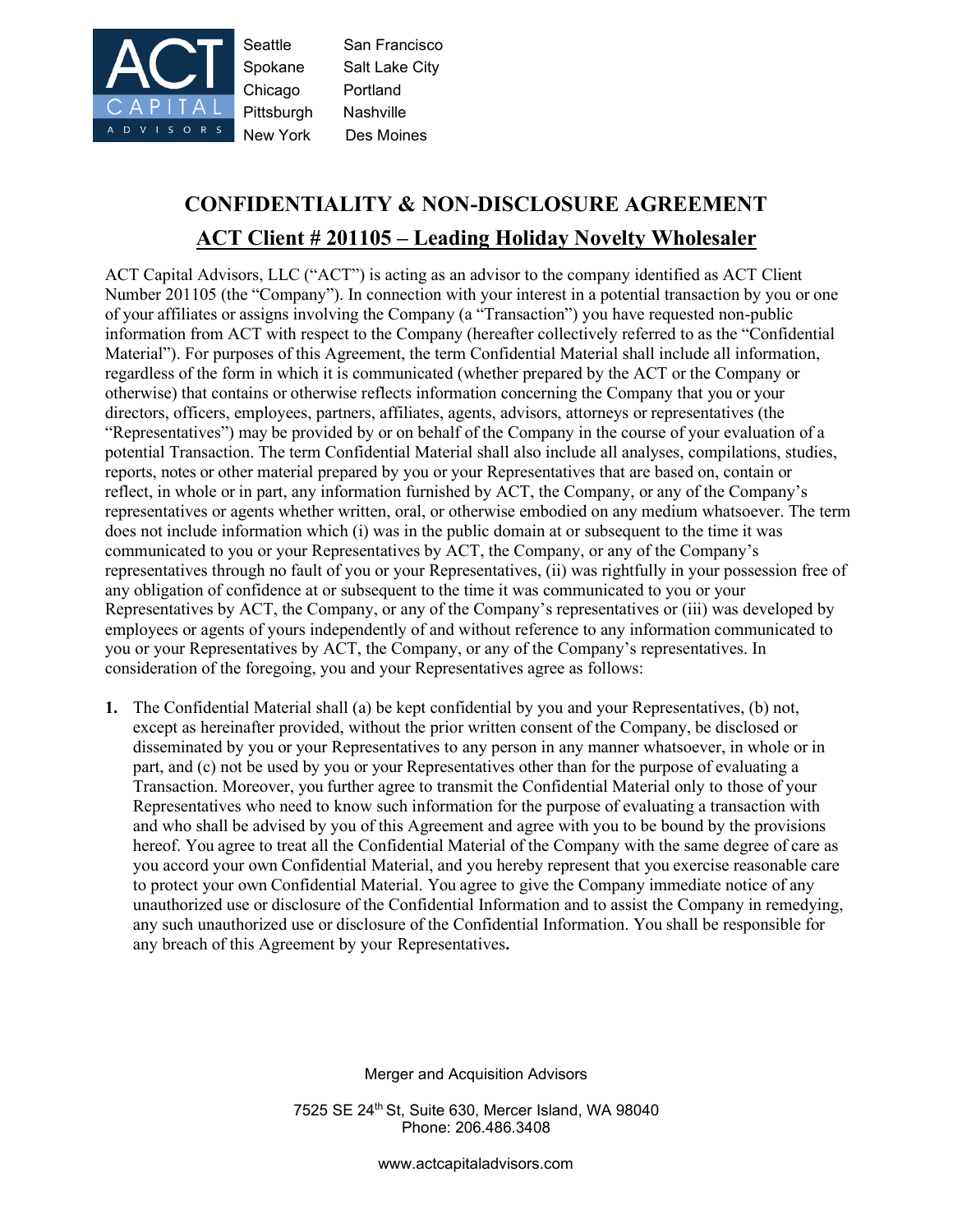- 2. You and your Representatives specifically agree not to: (i) use the Confidential Material to solicit or attempt to solicit any business or customer or client of the Company; and (ii) employ or attempt to employ or divert an employee of the Company for a period of two (2) years from the date of signing this Agreement. This paragraph shall not be construed to prevent you from employing any employee of the Company who (i) responds to a general solicitation for employment or (ii) who contacts you on his or her own initiative without foreknowledge of the pending transaction.
- 3. You and your Representatives shall not disclose that you are having or have had discussions concerning a Transaction, that you have received Confidential Material from ACT or the Company or that you are considering a Transaction; provided that you may make such disclosure if you have received the written opinion of your counsel that such disclosure must be made by you in order that you not commit a violation of law, and prior to disclosure, you promptly advise and consult with the Company and its legal counsel concerning the information you propose to disclose. In the event that you or your Representatives are legally compelled (by oral questions, interrogatories, requests for information or documents, subpoena, civil investigative demand or similar process) to disclose any of the Confidential Material or the fact that the Confidential Material has been made available, it is agreed that you or your Representatives, as the case may be, will promptly provide ACT and the Company with written notice of being compelled. You or your Representatives, as the case may be, shall consult with the Company and its legal counsel concerning the disclosure and will furnish only that portion of the Confidential Material and other information, which, in the opinion of your counsel, you are legally required to disclose.
- 4. If you decide not to proceed with a Transaction, you will promptly notify ACT and the Company of that decision. In that case, or if ACT or the Company shall elect to terminate further access by you to the Confidential Material for any reason, you shall within ten (10) business days of any written request from ACT or the Company, cause to be destroyed or delivered to the Company the Confidential Material, and all copies thereof, and you shall destroy all analyses, compilations, studies, reports, notes or other derivative documents, and all copies thereof, prepared by you or your Representatives derived from the Confidential Material and shall deliver to the Company a certificate executed by one of your duly authorized officers indicating that the requirements of this provision have been satisfied in full. The obligations under the terms and conditions of this Agreement shall survive any return of the Confidential Material to the Company whether such return was originated by you, ACT or the Company.
- 5. Although you understand that ACT and the Company will endeavor to include in the Confidential Material information known to them that they believe to be accurate in all material respects, neither ACT, the Company, nor their representatives make any representation or warranty, express, implied or otherwise, as to the accuracy or completeness of the Confidential Material or any part thereof. You agree that neither ACT nor its Representatives shall have any liability to you or any of your Representatives resulting from the use of the Confidential Material by you or your Representatives. Except for this Agreement, neither you or ACT or the Company shall have any legal obligation of any kind whatsoever or be committed in any way with respect to a Transaction or discussions concerning a Transaction, unless and until a definitive agreement or a letter of intent with binding provisions with respect to the Transaction has been executed and delivered.
- 6. You understand and agree that (i) ACT and the Company shall conduct the process for a possible Transaction as they in their sole discretion shall determine including, without limitation, negotiating with any prospective buyer and entering into definitive agreements without prior notice to you; (ii) any procedures relating to such a Transaction may be changed at any time without notice to you; (iii) the Company shall have the right to reject or accept any potential buyer, proposal or offer, for any reason whatsoever, in its sole discretion; and (iv) neither you nor any of your Representatives or affiliates shall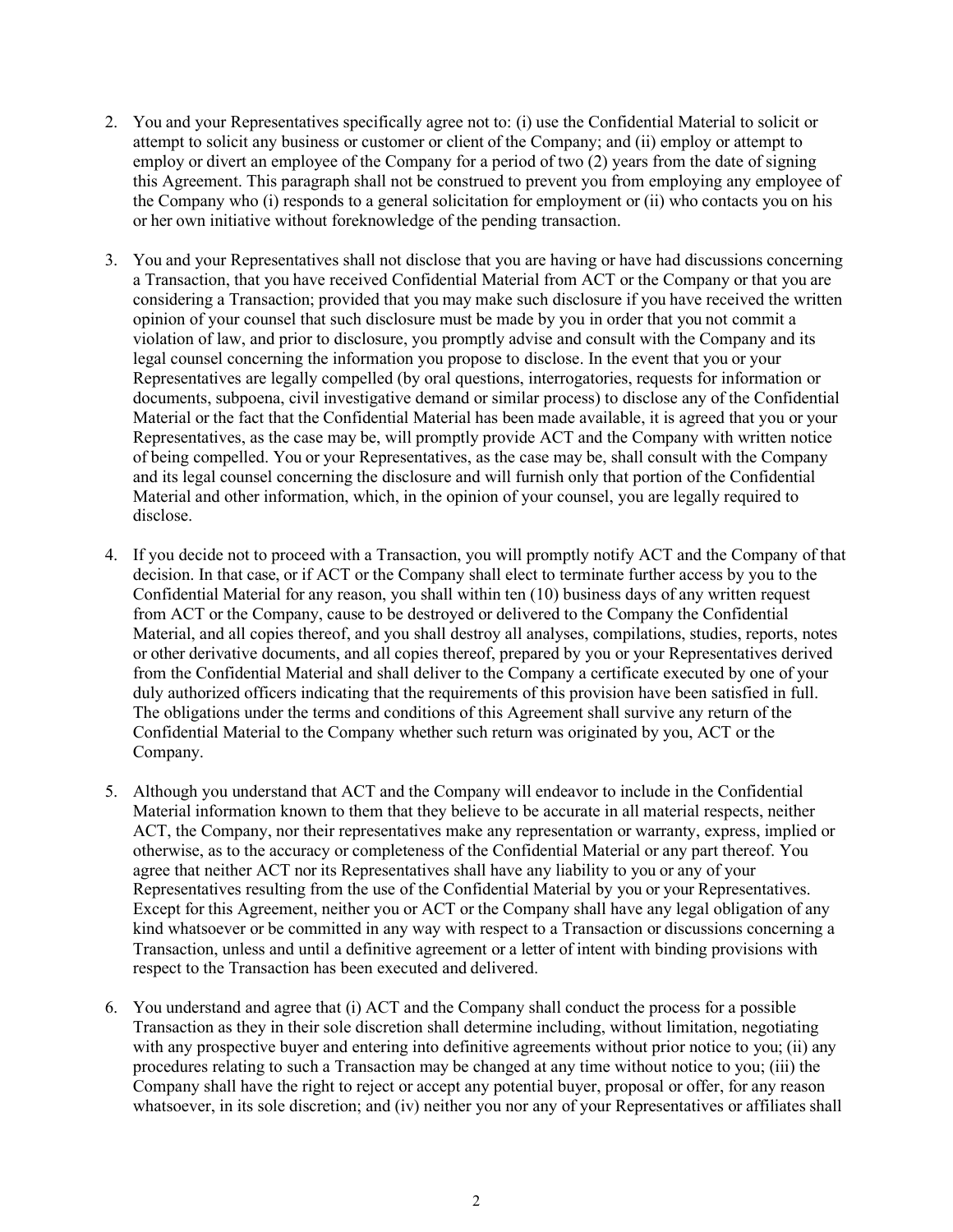have any claims whatsoever against ACT or the Company or any of their respective directors, officers, stockholders, owners, affiliates, or agents arising out of or relating to the Transaction (other than those against the parties to a definitive agreement with you in accordance with the terms thereof).

- 7. You agree that all (i) communications regarding a possible Transaction, (ii) requests for additional information, (iii) requests for facility tours or management meetings and (iv) discussions or questions regarding procedures, will be submitted or directed exclusively to ACT, and that none of you or your Representatives who are aware of the Confidential Material and/or the potential Transaction will initiate or cause to be initiated any communication with any director, officer or employee of the Company concerning the Confidential Material or a Transaction.
- 8. You acknowledge that the Company is intended to be benefited by this Agreement and that the Company shall be entitled to enforce this Agreement and obtain for itself the benefit of anyremedies that may be available for the breach hereof.
- 9. The undersigned acknowledges the responsibility to perform a due diligence review to its own satisfaction and at its own expense prior to any Transaction.
- 10. You agree that monetary damages would not be sufficient remedy for any breach of this Agreement by you or your Representatives and that in addition to all other remedies, the Company shall be entitled to specific performance and/or injunctive relief and any and all other equitable relief as a remedy for a breach of this Agreement and you further agree to waive, and to use your best efforts to cause your Representatives to waive, any requirement for the securing or posting of any bond in connection with such remedies. In the event of litigation relating to this Agreement, if a court of competent jurisdiction determines that you or your Representatives have breached this Agreement, you shall be liable and pay to the Company the reasonable legal fees incurred by the Company in connection with such litigation, including any appeal.
- 11. The Company reserves the right to assign its rights, powers and privileges under this Agreement including, without limitation, the right to enforce the terms of this Agreement, to any person or entity who enters into a Transaction. You will not assign or transfer any rights or obligations under this Agreement without the prior written consent of the Company. All modifications, waivers and amendments of this Agreement or any part hereof must be in writing executed by authorized representatives of the Parties to this Agreement. Should any provisions of this Agreement be held by a court of law to be illegal, invalid or unenforceable, the legality, validity and enforceability of the remaining provisions of this Agreement shall not be affected or impaired thereby. No failure or delay by ACT and/or the Company in exercising any right, power or privilege hereunder shall operate as a waiver thereof, nor shall any single or partial exercise thereof preclude any other future exercise of any right, power or privilege hereunder. This Agreement shall be governed by and construed in accordance with the laws of the State of Washington applicable to agreements made and to be performed within such State. This Agreement shall govern all communications between you and your Representatives and ACT, the Company, and their representatives (collectively the "Parties") concerning a Transaction during the period from the effective date of this Agreement to the date on which any Party receives from the other written notice by first class certified mail with return receipt requested that subsequent communications shall not be so governed, provided, however, that you and your Representatives obligations with respect to the Confidential Information of the Company shall continue for a period of two (2) years from the effective date hereof unless terminated pursuant to the terms of this Agreement.